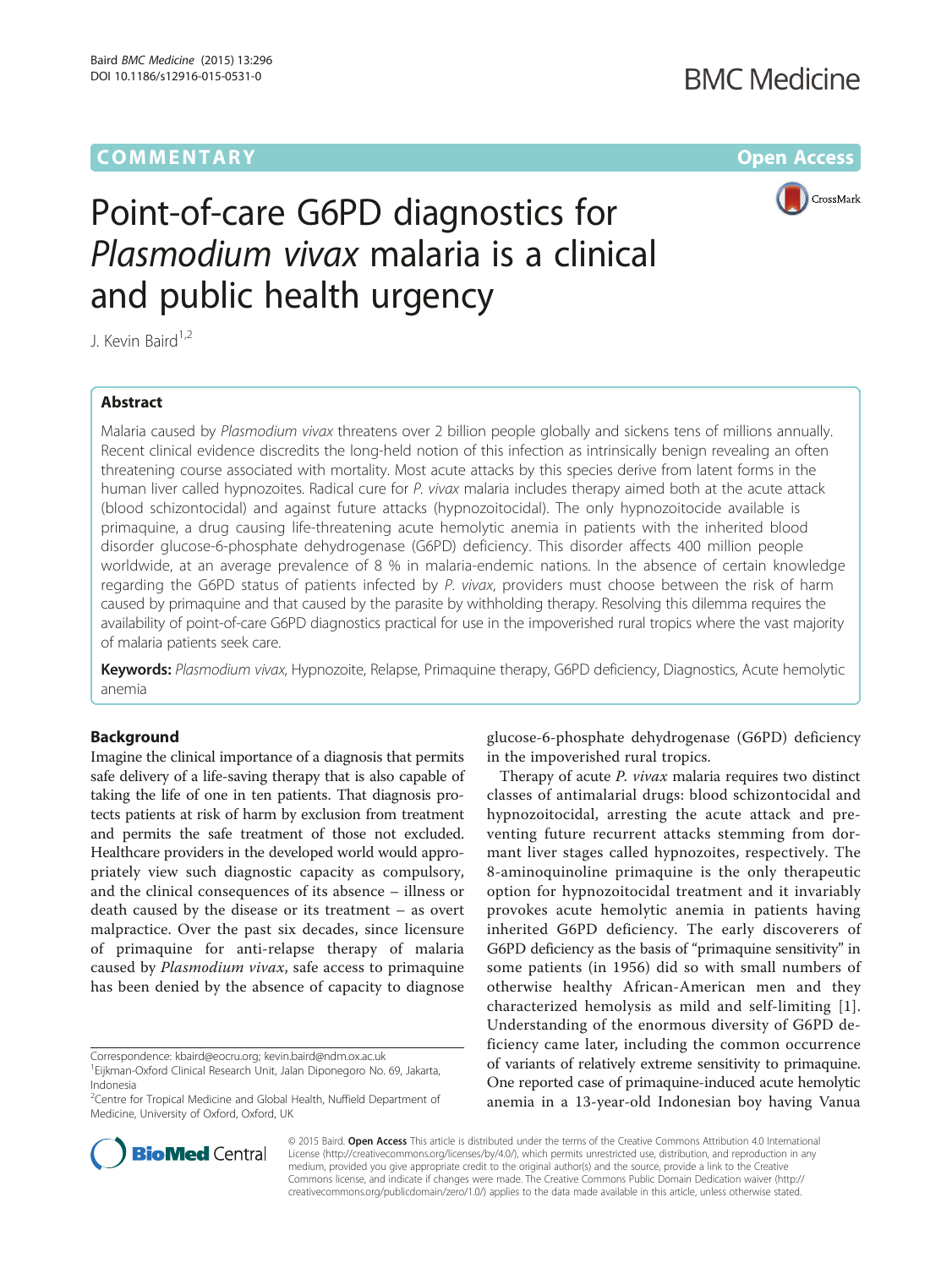Lava variant represents extreme primaquine sensitivity: After receiving the fifth of 0.5 mg/kg daily primaquine doses, he reported to clinic cyanotic, dyspnic, and icteric with pronounced hemoglobinuria; his pre-treatment hemoglobin of 12.4 g/dL had fallen to 7.2 g/dL at presentation, and upon admission to an intensive care unit a few hours later, it registered at 5.6 g/dL [[2\]](#page-2-0). Emergency blood transfusions in this instance likely spared the boy's life. Vanua Lava-like variants of G6PD deficiency (in terms of severity of enzymatic disability) dominate across the Mediterranean, and Southwestern, Southern, and Southeastern Asia, where about 80 % of the global burden of P. vivax occurs [[3](#page-2-0)]. Primaquine therapy against relapse in the absence of close clinical monitoring or knowledge of G6PD status should be considered inherently dangerous to any patient. Today the vast majority of patients infected by P. vivax have almost no access to clinical monitoring or G6PD screening.

The basis of this problem is neglect, by the medical, scientific and public health communities, the history of which has been described elsewhere [\[1](#page-2-0)], as has that of the neglect of P. vivax malaria in general [\[4](#page-2-0)]. The erroneous assignment of an intrinsically benign and nonlife-threatening character of P. vivax lies at the core of these multi-factorial and complex problems [[5\]](#page-3-0) causing the lack of access to therapy against relapse to have been viewed as inconsequential in endemic areas. In 1981, the malaria treatment guidelines from the World Health Organization (WHO) expressed, for example, "It is doubtful if radical treatment of vivax malaria is necessary if the patient lives in an endemic area where … reinfection is likely" [[6](#page-3-0)].

This withholding of primaquine seemed a reasoned weighing of therapeutic risk and benefit. Standard doses of primaquine against relapse causes acute hemolytic anemia in G6PD-deficient patients, sometimes leading to death [\[7](#page-3-0)]. Avoidance of the lethal risk of primaquine for what was perceived as a non-threatening infection dominated strategic thinking by clinical and public health communities. Likewise, the scientific community failed to view safe access to primaquine therapy as a problem in need of solving, either by replacing primaquine or developing G6PD diagnostics suited to where most malaria patients live. This *status quo* of the acceptability of poor access to anti-relapse therapy persisted over sixty years. Very recently, however, these communities have awoken to the need to solve the therapeutic dilemma of primaquine, G6PD deficiency and P. vivax malaria. This awareness stems from three key realizations: 1) P. vivax is a dangerous infection; 2) its hypnozoites represent a dominant source of acute attacks in endemic areas; and 3) G6PD deficiency renders attacking that reservoir with primaquine an exceedingly dangerous therapeutic endeavor.

## The World Health Organization responds

In 2015, the WHO Global Malaria Program acted decisively to begin removing the barriers to primaquine access for patients infected by P. vivax. Both the Global technical strategy for malaria 2016–2030 [[8\]](#page-3-0) and the Control and elimination of Plasmodium vivax malaria: A technical brief [\[9](#page-3-0)] express explicitly the lethal threat of P. vivax malaria and the necessity of radical cure with each diagnosis of that infection. Further, recognizing the importance of G6PD diagnostics, by removing the primary barrier of access to that treatment, the WHO convened an Evidence Review Group to examine available technology and devices [[10\]](#page-3-0).

The only proven hypnozoitocidal (anti-relapse) drugs are 8-aminoquinolines, all of which provoke hemolytic anemia in G6PD-deficient patients [[7\]](#page-3-0). Thus, identifying appropriate G6PD diagnostic devices and mobilizing them to the periphery of healthcare delivery represents the only possible short-term response to the therapeutic dilemma of P. vivax malaria. The clinical and public health threat imposed by the hypnozoite reservoir of that species, now residing in endemic communities almost entirely unmolested by primaquine, underpins the urgency of doing so.

## Hypnozoite reservoir

Relapse behaviors by P. vivax vary with geographic distribution in terms of the frequency, timing and multiplicity of secondary attacks [[11](#page-3-0)]. Relapse behaviors of P. vivax from the Southwest Pacific represent the most aggressive: almost all infected quickly suffer a first relapse (within 3 weeks of patency of the primary attack) and go on to endure five or more attacks at approximately 2-month intervals, for as late as 4 years following primary infection [[12](#page-3-0)]. These relapse behaviors dominate the strains of Southeast Asia as well, and at least some strains in Africa and the Americas behave similarly. Cohorts of patients diagnosed with P. vivax and not treated with primaquine experience an incidence density of first relapse at four to five infections/person-year [\[13](#page-3-0)] – approximately the same as *P. falciparum* incidence in much of holoendemic Sub-Saharan Africa. Several studies indicate that hypnozoite-borne attacks dominate over mosquito-borne primary attacks in endemic communities [[14](#page-3-0), [15\]](#page-3-0). This dominance largely explains the relatively poor impact of conventional methods of malaria control on endemic P. vivax [[16](#page-3-0)]. The broad lack of access to primaquine therapy drives the continuous streaming of repeated clinical attacks and onward transmission from the hypnozoite reservoir.

## Point-of-care G6PD diagnostics

The availability of G6PD diagnostic capacities practical for use in the impoverished rural tropics would protect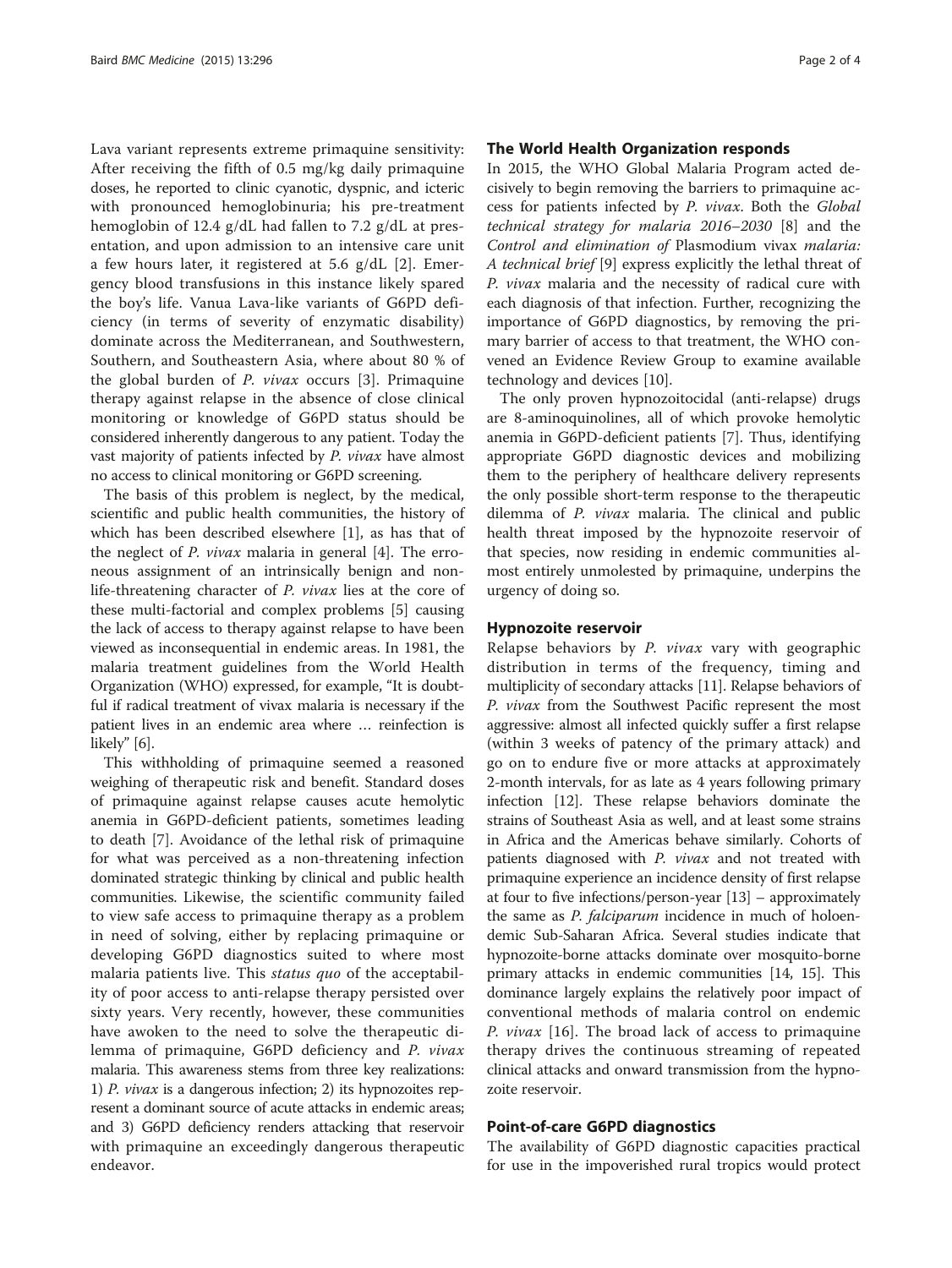<span id="page-2-0"></span>the minority of residents vulnerable to primaquine therapy. However, the dominating health dividend delivered by such capacity would be realizing the enormous clinical and public health benefits of primaquine therapy for the G6PD-normal majority. Moreover, the great promise of tafenoquine, an efficacious single-dose hypnozoitocidal therapy nearing licensure [[17\]](#page-3-0), will also require G6PD screening against the hemolytic toxicity of that 8-aminoquinoline compound.

Experts have described the target product profile (TPP) of point-of-care G6PD diagnostics for screening prior to primaquine therapy [\[10, 18\]](#page-3-0). Such a kit must be relatively inexpensive, simple to use and interpret, require no laboratory equipment or skills, be useful at ambient tropical temperatures (>30 °C), and require no cold chain in distribution or storage. Further, the kit must exhibit perfection in negative predictive value (NPV), effectively an estimate of its ability to allow safe administration of primaquine therapy (absence of false normal testing). The current standard for screening G6PD – the fluorescent spot test intended for laboratory use – fails on almost all of those essential criteria.

Only two point-of-care G6PD diagnostic kits are commercially available in 2015: BinaxNOW G6PD™ (Alere, Orlando, FL, USA) and CareStart™ G6PD (Access Bio, Somerset, NJ, USA). BinaxNOW G6PD™ performs satisfactorily [[19](#page-3-0)–[21](#page-3-0)], but it fails the TPP in terms of cost (approximately \$15/test) and ambient tropical temperature usage (use above 25 °C strictly prohibited by the manufacturer). CareStart™ G6PD has thus far met essential cost (\$1.50/test) and performance characteristics [\[22](#page-3-0)–[25](#page-3-0)]. BinaxNOW G6PD™ has been registered and licensed with the US Food Drug Administration, but CareStart™ G6PD has not, and neither product is registered as a prequalified diagnostic device by the WHO. This imposes a significant barrier to kit access by national malaria control programs.

Those two commercial products no doubt represent the leading edge of point-of-care G6PD diagnostics yet to come. Both emerged from private entrepreneurial initiative and capital rather than a supported research agenda bearing development costs and risk. Public investments in research on G6PD diagnostics would no doubt yield improved technologies and devices suited to this specific application guided by a critical TPP. For the present, no other kits exist, however, and awaiting improvements would deny very many millions suffering P. vivax malaria safe access to primaquine therapy. That should not be considered an ethically grounded option.

#### Conclusions

The availability of devices permitting safe and effective therapy against a life-threatening infection by an otherwise dangerous drug should be heralded as a great stride forward in mitigating the harm done by P. vivax or its therapy with primaquine. The ability of national malaria control programs to adopt and integrate G6PD screening capacity into their healthcare delivery systems (to the very periphery) hinges upon the endorsement, encouragement and direct support of international agencies and civil societies. Some authorities, however, consider the point-ofcare G6PD diagnostics inadequately vetted or validated and passively await additional data. This posture seems to disregard the current standard of care for G6PD diagnostics in the impoverished rural tropics – the malpractice of no capacity whatsoever.

Understanding this problem requires acknowledging a deeply harmful *status quo* for chemotherapy of P. vivax malaria that must be actively and thoroughly discarded. Aggressively rolling out practical point-of-care G6PD diagnostics to the peripheries of healthcare delivery directly enables acting upon the WHO "call-to-arms" against the hypnozoite reservoir. In light of the clinical and public health stakes, the available data on the CareStart™ G6PD kit and its satisfactory fit to the expert TPP should embolden the decisions and actions needed to mobilize it to where needed as matter of urgency. Broad success at doing so promises otherwise inconceivable gains against the global burdens of morbidity and mortality imposed by a pernicious P. vivax problem.

#### Abbreviations

G6PD: glucose-6-phosphate dehydrogenase; NPV: negative predictive value; TPP: target product profile; WHO: World Health Organization.

#### Competing interests

JKB has received G6PD test kits, equipment and technical advice in their use from Access Bio (Somerset, NJ, USA), and publishes findings without financial reward, obligation or restriction from that corporation. JKB holds no financial stake in Access Bio or any of its products, and does not hold any patents or other financial stake in products relating to G6PD diagnostics or antimalarial therapeutics. JKB served as an unpaid technical advisor for the WHO on steering and technical committees, drafting the documents cited as references 8, 9 and 10. JKB's laboratory receives research support funding from GlaxoSmithKline (Cambridge, UK) for clinical trials of tafenoquine against relapse of P. vivax.

#### Acknowledgements

The Wellcome Trust provided JKB with support, with grant number B9RJIXO.

Received: 19 November 2015 Accepted: 20 November 2015 Published online: 14 December 2015

#### References

- Baird JK. Origins and implications of neglect of G6PD deficiency and primaquine toxicity in Plasmodium vivax malaria. Pathog Glob Health. 2015;109:93–106.
- 2. Satyagraha AW, Sadhewa A, Baramuli V, Elvira R, Ridenour C, Elyazar I, et al. G6PD deficiency at Sumba in eastern Indonesia is prevalent, diverse, and severe: implications for primaquine therapy against relapsing vivax malaria. PLoS Negl Trop Dis. 2015;9:e0003602.
- 3. Howes RE, Piel FB, Patil AP, Gething PW, Dewi M, Hogg MM, et al. G6PD deficiency prevalence and estimates of affected populations in malaria endemic countries: a geostatistical model-based map. PLoS Med. 2012;9: e1001339.
- 4. Price RN, Tjitra E, Guerra CA, Yeung S, White NJ, Anstey NM. Vivax malaria: neglected and not benign. Am J Trop Med Hyg. 2007;77(6 Suppl):79–87.